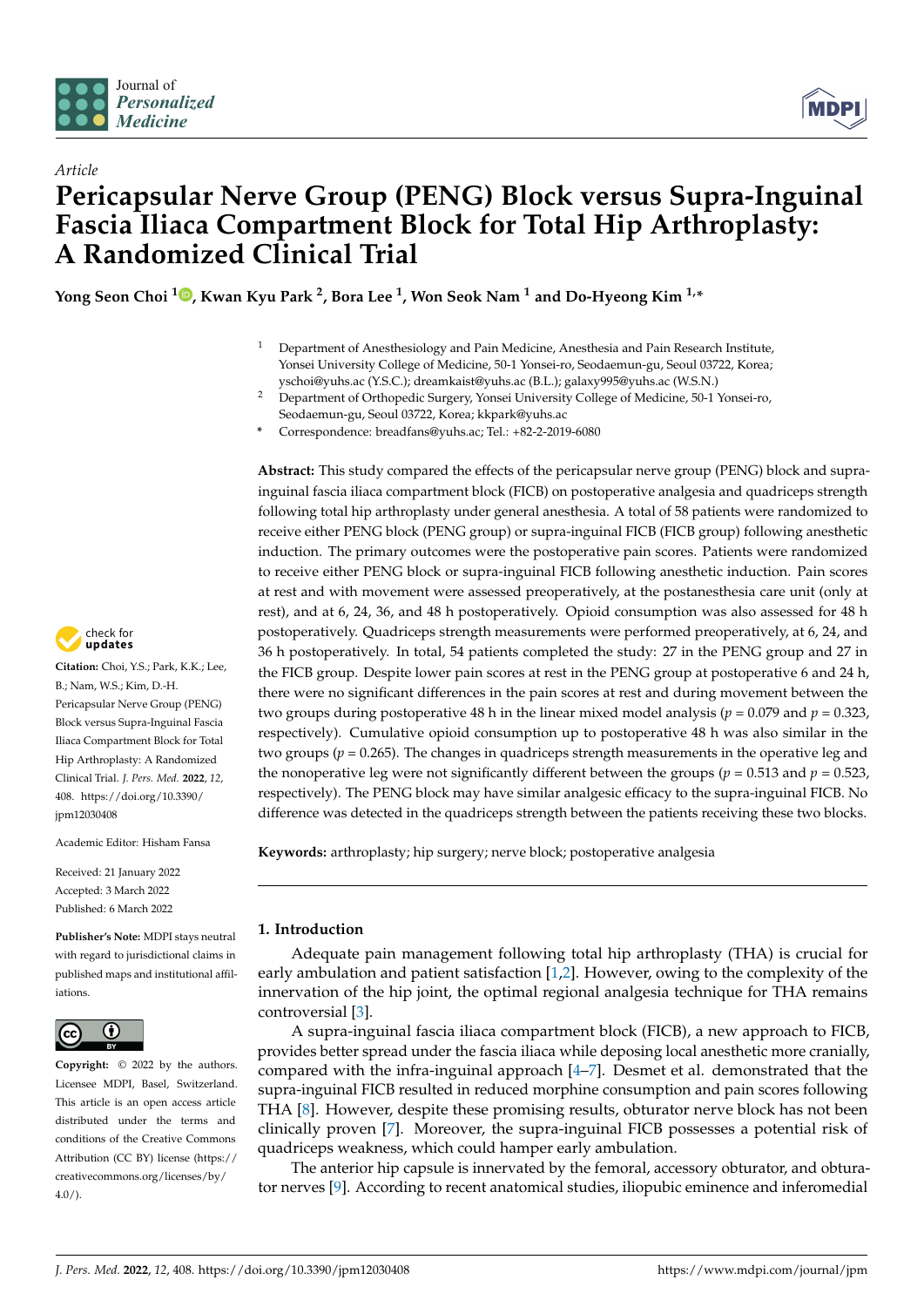acetabulum were suggested as relevant bony landmarks to block the articular branches from these three nerves [\[10\]](#page-9-7). Moreover, a greater role of the femoral nerve and the accessory obturator nerve in the anterior hip innervation has also been noted [\[10\]](#page-9-7). These anatomical findings led Girón-Arango et al. to introduce a new technique for selective blockade of the articular branches from the femoral, accessory obturator, and obturator nerves [\[11\]](#page-9-8). This pericapsular nerve group (PENG) block has demonstrated sufficient analgesic effect, with reduced pain scores and no quadriceps weakness in patients with hip fracture [\[11\]](#page-9-8). However, in patients undergoing THA under general anesthesia, studies comparing the PENG block and the supra-inguinal FICB, two recently introduced regional analgesia techniques, are lacking.

In this randomized clinical study, we tested the hypothesis that the PENG block would provide better analgesia and result in less quadriceps muscle weakness when compared with the supra-inguinal FICB following THA. Our primary outcomes were the postoperative pain scores, and the secondary outcome measures included opioid consumption and degree of quadriceps weakness.

## **2. Materials and Methods**

# *2.1. Study Population*

This prospective, randomized clinical study was performed at the Severance Hospital, Yonsei University Health System, Seoul, Korea, in accordance with the Declaration of Helsinki. The study protocol was approved by the Institutional Review Board and Hospital Research Ethics Committee of Severance Hospital, Yonsei University Health System (#4-2020-0417), on 4 June 2020, and registered at ClinicalTrials.gov (NCT04426045) on 11 June 2020. Written informed consent was obtained from all the participants of the trial. Patients aged 19 years or older with an American Society of Anesthesiologists physical status I–III, who were scheduled for elective, unilateral THA under general anesthesia, were enrolled in this study between July 2020 and June 2021. Exclusion criteria were allergy or intolerance to any of the drugs used in the study, liver failure, renal insufficiency (estimated glomerular filtration rate <  $15$  mL/min/ $1.73$  m<sup>2</sup>), known or suspected coagulopathy, pre-existing neurologic or anatomic deficits in the lower extremities, cognitive impairment with difficulties in pain evaluation, and severe psychiatric illness.

#### *2.2. Study Design*

Enrolled patients were randomly assigned to receive either the PENG block (PENG group) or the supra-inguinal FICB (FICB group) on the day of the surgery. An investigator who did not participate in either patient care or perioperative assessment carried out the group assignment according to a computer-generated randomization sequence, using a block randomization technique with a block size of 4 and a 1:1 ratio. Allocation results were concealed in sealed opaque envelopes, which were given to the anesthesiologist performing the PENG block and the FICB; this anesthesiologist was not involved with the study; therefore, surgeons, investigators, nursing staff, and patients were blinded to the group assignment during the study period.

# *2.3. Interventions*

Nerve blocks were performed following anesthesia induction and before initiation of surgery. All blocks were performed by an experienced anesthesiologist otherwise not involved in the study. In the PENG group, the curvilinear low-frequency ultrasound probe (2–5 MHz; C60xp; SonoSite X-Porte; SonoSite Inc., Bothell, WA, USA) was placed over the line parallel to the inguinal ligament. It was subsequently rotated 45° to identify the anterior inferior iliac spine, the iliopubic eminence, and the psoas tendon. A 22-gauge, 80 mm echogenic needle was inserted in an in-plane approach to place the tip in the musculofascial plane between the pubic ramus posteriorly and the psoas tendon anteriorly, using the hydrodissection technique. Following negative aspiration, a total volume of 20 mL of ropivacaine 0.2% with epinephrine 1:200,000 was injected (Figure [1\)](#page-2-0) [\[11\]](#page-9-8).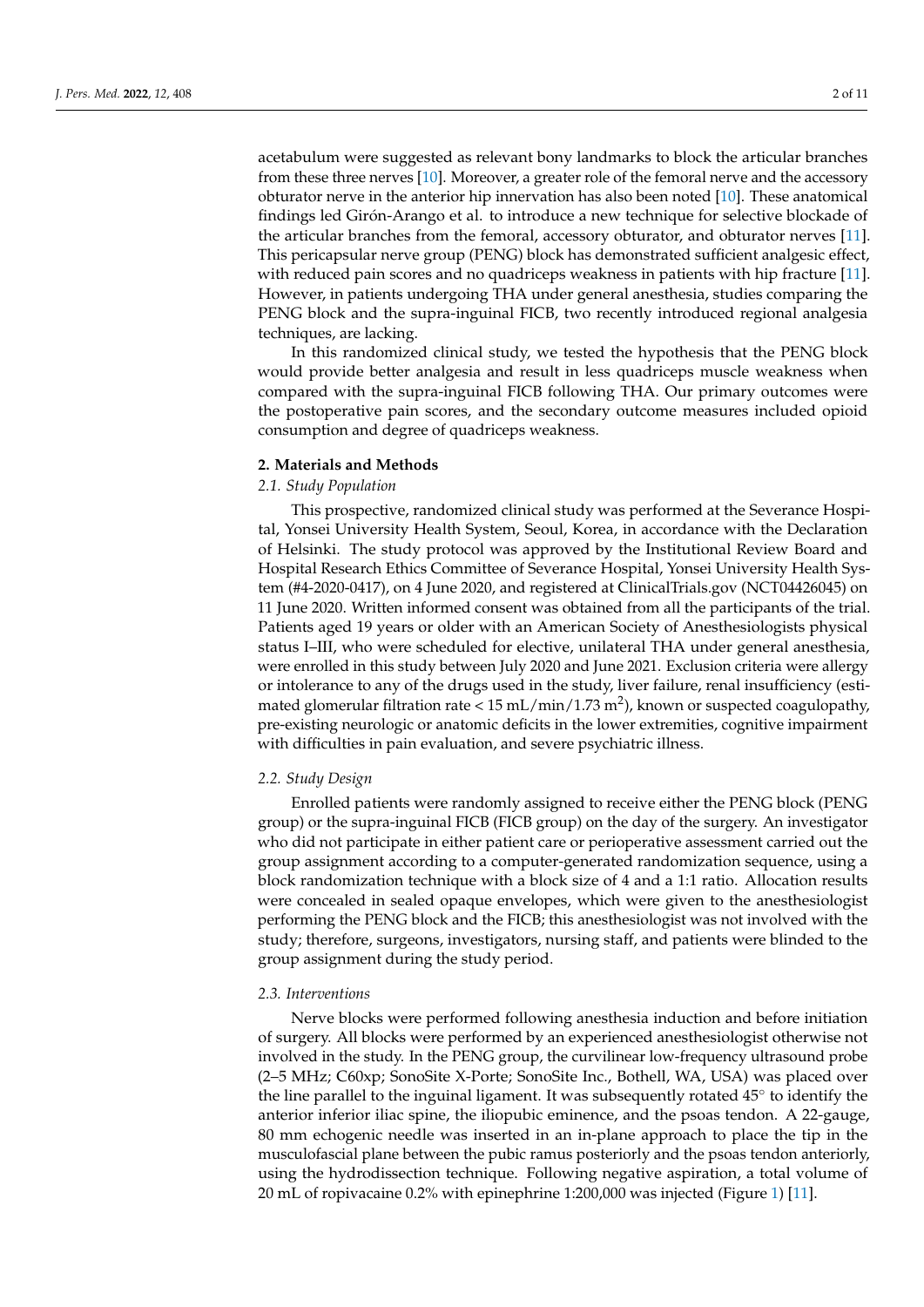<span id="page-2-0"></span>

**Figure 1.** Pericapsular nerve group (PENG) block: AIIS, anterior inferior iliac spine; IPE, iliopubic **Figure 1.** Pericapsular nerve group (PENG) block: AIIS, anterior inferior iliac spine; IPE, iliopubic eminence; PT, psoas tendon. eminence; PT, psoas tendon.

In the FICB group, the linear 6–13 MHz ultrasound probe (HFL38xp; SonoSite Inc.) In the FICB group, the linear 6–13 MHz ultrasound probe (HFL38xp; SonoSite Inc.) was placed over the inguinal ligament in the sagittal plane, inferior medially to the anterior superior iliac spine. Upon identifying the "bow-tie sign" formed by the sartorius and the the internal oblique muscle by sliding medially and rotating the probe, a 22-gauge, 80 mm internal oblique muscle by sliding medially and rotating the probe, a 22-gauge, 80 mm echogenic needle was introduced 1 cm cephalad to the inguinal ligament to place the needle tip in the space between the internal oblique and iliacus muscles, using the hydrodissection technique [\[8\]](#page-9-5). A total volume of 30 mL of ropivacaine 0.2% with epinephrine 1:200,000 was injected following negative aspiration.

# *2.4. Perioperative Management 2.4. Perioperative Management*

All the patients received standardized general anesthetic management as practiced All the patients received standardized general anesthetic management as practiced commonly in our hospital. Intravenous (IV) tranexamic acid 1000 mg and cefazolin 1 g commonly in our hospital. Intravenous (IV) tranexamic acid 1000 mg and cefazolin 1 g were administered intraoperatively. In this study, a single surgical team performed all the were administered intraoperatively. In this study, a single surgical team performed all the THAs via a posterior approach. There was no surgeon-delivered periarticular infiltration THAs via a posterior approach. There was no surgeon-delivered periarticular infiltration during the surgery. At 30 min before the end of the surgery, IV fentanyl 1 μg/kg and during the surgery. At 30 min before the end of the surgery, IV fentanyl 1 µg/kg and palonosetron 0.075 mg were administered to the patient for postoperative analgesia and palonosetron 0.075 mg were administered to the patient for postoperative analgesia and antiemetic effects, respectively. IV patient-controlled analgesia (PCA) was administered antiemetic effects, respectively. IV patient-controlled analgesia (PCA) was administered for 48 h postoperatively, which comprised fentanyl 7 μg/kg and palonosetron 0.075 mg<br>(i) did not be also did not be also did not be also did not be also did not be also did not be also did not be (total volume including saline: 100 mL), delivered as 2 mL/h background infusion and 0.5 (total volume including saline: 100 mL), delivered as 2 mL/h background infusion and 0.5 mL doses at upon the patient's demand with 15 min of lockout time [\[12\]](#page-9-9). After the end of the energy the patients were transformed to the pasteneath orientary (PACU). lend of the surgery, the patients were transferred to the postantisticistic care unit (PACU).<br>In the PACU, rescue analgesics (IV fentanyl 0.5–1.0 μg/kg) were administered when the pain score at rest was  $\geq$ 4 or on patient request. In the ward, all patients received celecoxib score at rest was ≥4 or on patient request. In the ward, all patients received celecoxib 200 200 mg orally and acetaminophen 1 g intravenously every 12 h afterward. However, if the mg orally and acetaminophen 1 g intravenously every 12 h afterward. However, if the patients reported a persistent NRS pain score ≥4 or on patient request, rescue IV tramadol patients reported a persistent near pair score  $\frac{1}{2}$  or on patient request, resemble relations and 25 mg was provided. In case of severe nausea or vomiting occurs, the patients were treated with 10 mg of metoclopramide. Patients received thromboembolism prophylaxis daily, with a direct factor Xa inhibitor for 4 weeks postoperatively. Patients were instructed to perform quadriceps exercise on the day of surgery and encouraged early ambulation  $p_{\text{in}}$  denote the day of surgery and encouraged early and encouraged early and encouraged early ambulation for  $\frac{1}{2}$  $\cup$  surface surface surface surface surface surface surface surface surface surface surface surface surface surface surface surface surface surface surface surface surface surface surface surface surface surface surface end of the surgery, the patients were transferred to the postanesthesia care unit (PACU). following surgery.

#### *2.5. Outcome Assessments*

The primary outcome measures were pain scores at rest and during 45° passive flexion of the hip up to 48 h following surgery. We recorded the intensity of pain at rest and during 45◦ passive flexion of the hip with the ipsilateral knee flexed 45◦ preoperatively, at PACU (only at rest), and at 6, 24, 36, and 48 h postoperatively using an 11-point numeric rating scale (NRS:  $0 =$  no pain,  $10 =$  worst imaginable pain). The secondary outcomes included opioid consumption and quadriceps muscle strength. Opioid consumption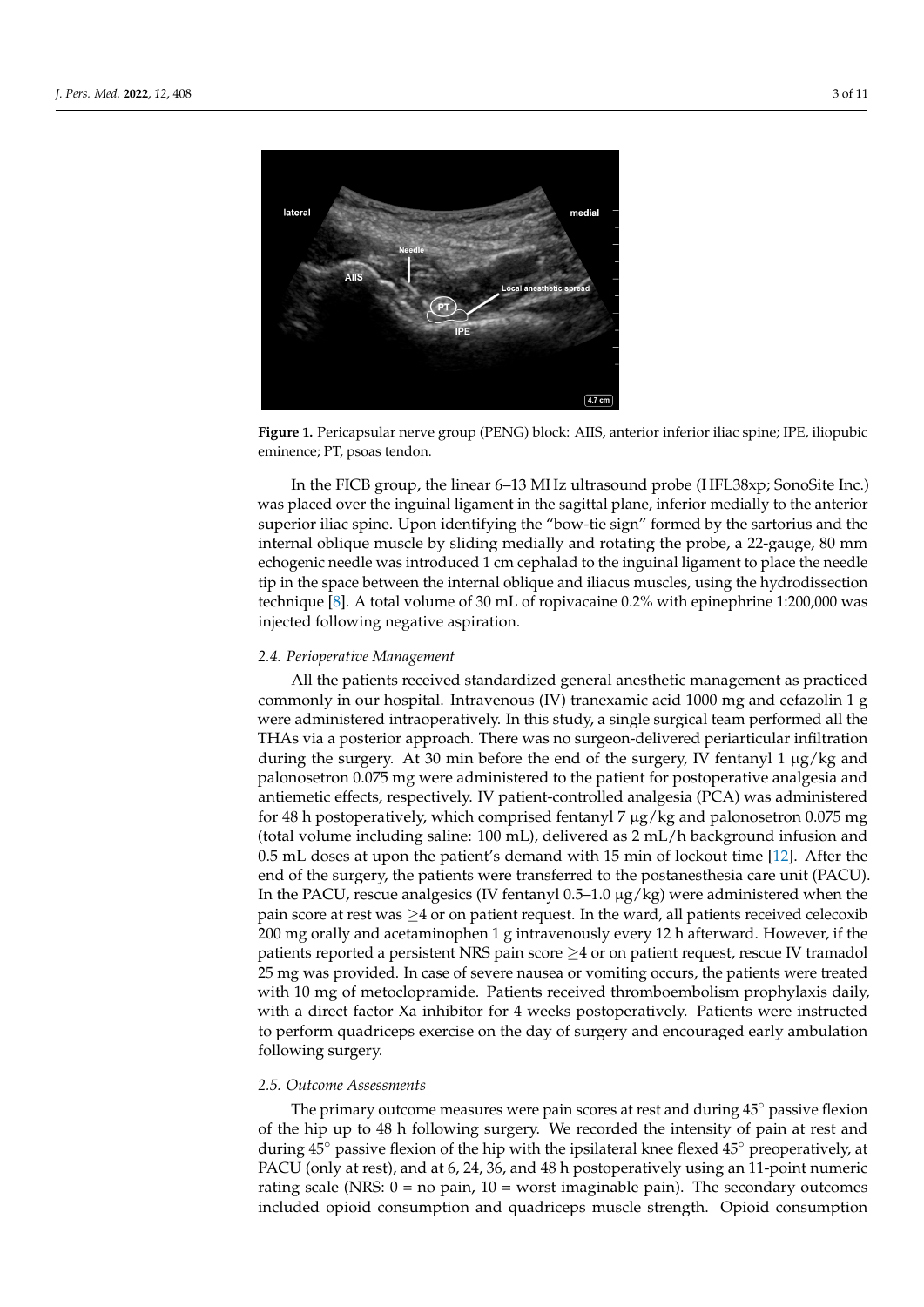during 0–6, 6–24, and 24–48 h postoperatively and cumulative opioid consumption at 6, 24, and 48 h following surgery were recorded. The consumption of the different types of postoperative opioids including IV PCA-administered fentanyl was converted to oral morphine equivalents [\[13\]](#page-9-10). The Quadriceps strength of each patient was tested using a handheld dynamometer, a reliable and valid instrument assessing muscle strength [\[14\]](#page-9-11). By placing patients in a supine position with a cushion underneath their knee, 45◦ passive flexion of the hip and ipsilateral knee was maintained, and the dynamometer was placed on the anterior side of the ankle between the malleoli. Patients were instructed to extend their legs two times each, with a 30 s pause between each attempt. The measurement was made preoperatively, at 6, 24, and 36 h postoperatively. The following perioperative data were also collected: the total amount of fentanyl and remifentanil used during anesthesia, operation and anesthesia time, length of PACU stay, time to first standing and ambulation, patient satisfaction score (using a scale of 0–10, 10 being the most satisfied) at 48 h following surgery, length of hospital stay, and adverse events such as local anesthetic toxicity, falls, nausea, urinary retention, and dizziness. All outcomes and perioperative data were collected by an investigator blinded to the group allocation.

#### *2.6. Statistical Analysis*

No previous study has compared the pain scores between the patients receiving PENG block and supra-inguinal FICB for THA under general anesthesia. Referring to the sample size calculation of a previous study comparing the analgesic efficacy of supra-inguinal FICB and periarticular infiltration in patients of THA under general anesthesia, the standard deviation for the primary end point was assumed to be 2.5 [\[15\]](#page-9-12). A mean difference of 2.0 in pain scores between the groups was considered clinically significant [\[16,](#page-10-0)[17\]](#page-10-1). To obtain a power of 0.80 (1-β) with an  $\alpha$  of 0.05, the calculated sample size was 26 patients per group. To permit a dropout rate of 10%, the target sample size was 29 patients per group.

The normality of the data distribution was assessed using the Shapiro–Wilk test. Continuous variables were analyzed using the independent *t*-test or Mann–Whitney U test. Categorical variables were analyzed by the  $\chi$ 2 test or Fisher's exact test. Values are presented as mean  $\pm$  standard deviation, median (interquartile range), or the number of patients (proportion). The balance on patient and operation characteristics between the randomized groups was analyzed by calculating the standardized difference, defined as the difference in proportions or means divided by the pooled standard deviation. Serially measured variables were assessed using a linear mixed model with the patient indicator as a random effect, and group, time, and group-by-time interaction as fixed effects, adjusting for variables of patient and operation characteristics (sex, age, body mass index, ASA physical status, diabetes mellitus, preoperative nonsteroidal anti-inflammatory drugs use, chronic opiate use, diagnosis, surgical side, and operation time). An unstructured covariance structure was used. Bonferroni correction was applied to adjust for multiple comparisons. All analyses were performed using R version 4.0.3 (The R Foundation for Statistical Computing, Vienna, Austria), MedCalc version 20 (MedCalc, Ostend, Belgium), and SAS software version 9.4 (SAS Institute Inc., Cary, NC, USA). *p* < 0.05 was considered statistically significant.

## **3. Results**

#### *3.1. Patient and Operation Characteristics*

Of the 85 patients assessed for eligibility, 27 were excluded. Thus, 58 patients were enrolled. Four were excluded from analysis due to interruption of PCA (*n* = 3; 2 in PENG group, 1 in FICB group) and failed block  $(n = 1, FICB)$  group). Consequently, 54 patients were included in the final analysis (Figure [2\)](#page-4-0). Patient and operation characteristics are detailed in Table [1.](#page-4-1)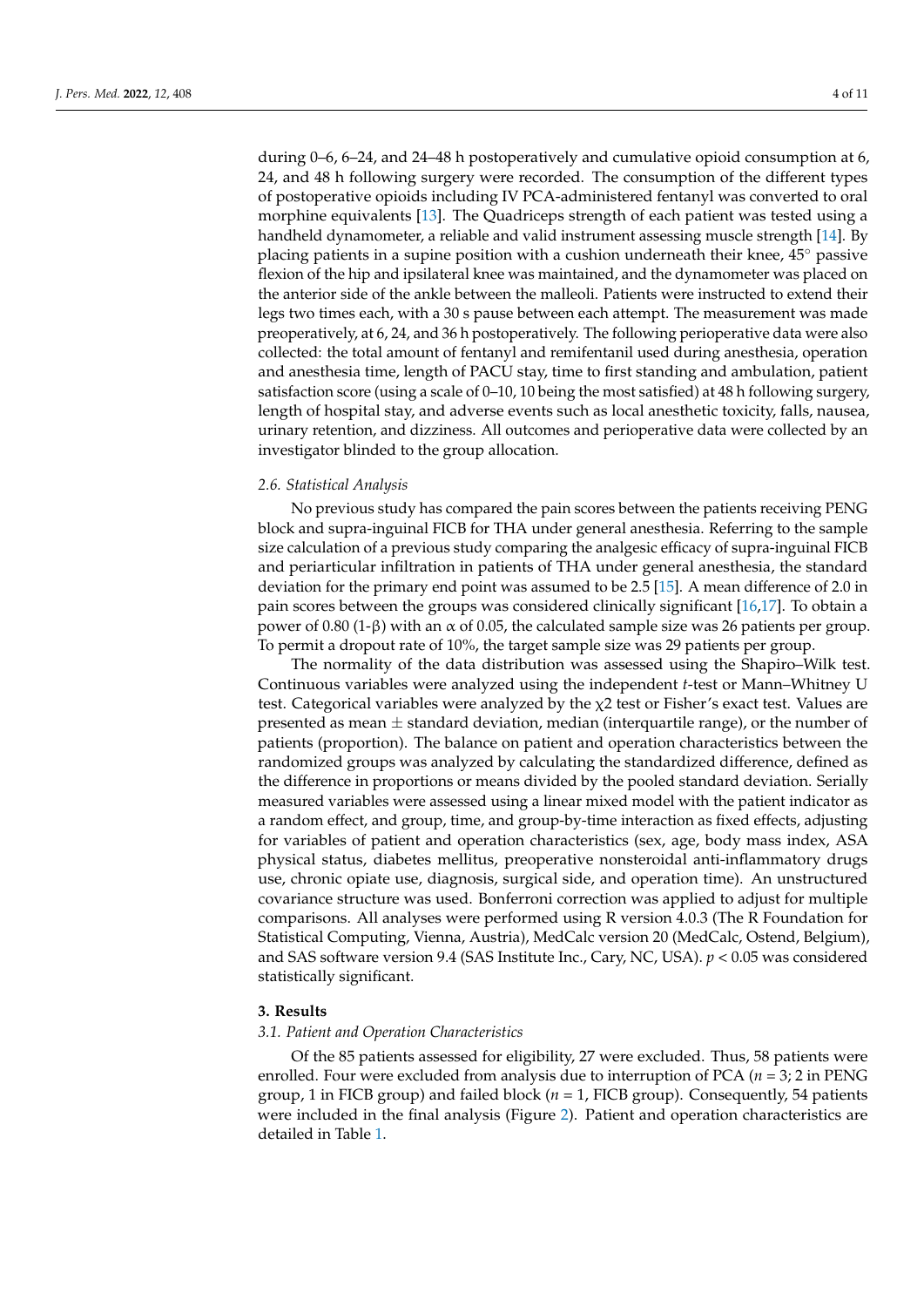detailed in Table 1. The Contract of the Table 1. The Contract of the Table 1. The Table 1. The Table 1. The T

<span id="page-4-0"></span>

inguinal fascia iliaca compartment block; PCA, patient-controlled analgesia; PENG, pericapsular nerve group block. **Figure 2.** Flow diagram of patient selection: ASA, American Society of Anesthesiologists; FICB, supra-

<span id="page-4-1"></span>**Table 1.** Patient and operation characteristics.

|                         | <b>PENG</b><br>$(n = 27)$ | <b>FICB</b><br>$(n = 27)$ | <b>ASD</b> |
|-------------------------|---------------------------|---------------------------|------------|
| Female                  | 13(48.1)                  | 11(40.7)                  | 0.150      |
| Age (years)             | $61.0(48.5 - 72.0)$       | $63.0(52.0 - 71.0)$       | 0.179      |
| BMI $(kg/m^2)$          | $25.8 \pm 3.0$            | $25.0 \pm 3.9$            | 0.244      |
| ASA physical status     |                           |                           |            |
| Ι.                      | 5(18.5)                   | 2(7.4)                    | 0.335      |
| H                       | 15(55.6)                  | 22(81.5)                  | 0.581      |
| Ш                       | 7(25.9)                   | 3(11.1)                   | 0.389      |
| Diabetes mellitus       | 7(25.9)                   | 2(7.4)                    | 0.513      |
| Preoperative NSAIDs use | 15(55.6)                  | 12(44.4)                  | 0.224      |
| Chronic opiate use      | 11(40.7)                  | 7(25.9)                   | 0.318      |
| Diagnosis               |                           |                           |            |
| Osteoarthritis          | 9(33.3)                   | 10(37.0)                  | 0.078      |
| Avascular osteonecrosis | 17(63.0)                  | 15(55.6)                  | 0.151      |
| Implant loosening       | 1(3.7)                    | 2(7.4)                    | 0.162      |
| Surgical side (right)   | 12(44.4)                  | 7(25.9)                   | 0.395      |
| Operation time (min)    | $69.0(57.0 - 78.0)$       | $71.0(60.0 - 80.5)$       | 0.318      |

Detailed as mean  $\pm$  standard deviation, median (interquartile range), or number of patients (%).<br>Data are presented as mean  $\pm$  standard deviation, median (interquartile range), or number of patients (%). Bata are presented as fitear  $\pm$  standard deviation, inculair (interquaritie range), or number or patients (7.6).<br>ASA, American Society of Anesthesiologists; ASD, absolute standardized difference; BMI, body mass index; FICB, supra-inguinal fascia iliaca compartment block; NSAIDs, nonsteroidal anti-inflammatory drugs; PENG, pericapsular nerve group block.

#### *3.2. Pain Outcomes*

Postoperative pain scores and opioid consumption are shown in Table [2](#page-5-0) and Figure [3.](#page-5-1) There was no significant group-by-time interaction for the comparison of the NRS pain scores at rest up to postoperative 48 h between the PENG group and the FICB group (*p* = 0.079). NRS pain scores during movement were also not significantly different between the two groups when all time points were combined ( $p = 0.323$ ). When a post hoc analysis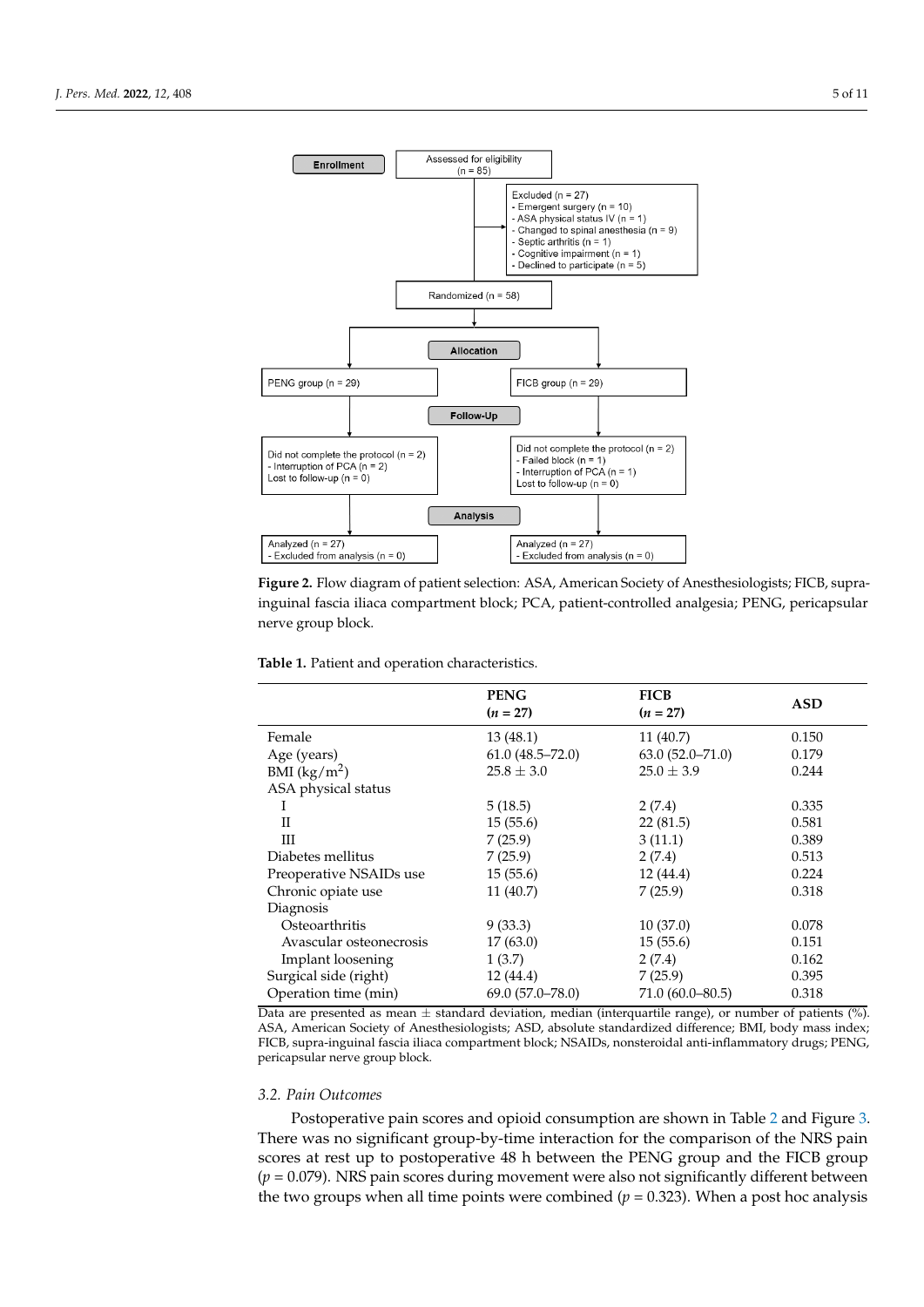was performed, the NRS pain scores at rest were lower in the PENG group than those in the FICB group at postoperative 6 and 24 h. Opioid consumptions during 0–6, 6–24, and 24–48 h following surgery were similar in the two groups ( $p = 0.728$ ). Cumulative opioid consumption over time was also not significantly different between the groups (*p* = 0.265).

|                                      | <b>PENG</b><br>$(n = 27)$ | <b>FICB</b><br>$(n = 27)$ | <b>Difference</b><br>$(95\% \text{ CI})$ | $p_{Group \times Time}$ | Adjusted $p+$ |
|--------------------------------------|---------------------------|---------------------------|------------------------------------------|-------------------------|---------------|
| NRS pain scores at rest              |                           |                           |                                          | 0.079                   |               |
| Preoperative                         | 2.6(0.4)                  | 2.8(0.5)                  | $-0.2$ ( $-1.2$ to 0.8)                  |                         | >0.999        |
| At PACU                              | 5.6(0.4)                  | 5.5(0.5)                  | $0.1$ (-1.0 to 1.2)                      |                         | >0.999        |
| 6 h after surgery                    | 3.4(0.3)                  | 5.1(0.5)                  | $-1.7$ ( $-2.7$ to $-0.7$ )              |                         | 0.004         |
| 24 h after surgery                   | 2.5(0.3)                  | 3.7(0.5)                  | $-1.2$ (-2.0 to -0.4)                    |                         | 0.022         |
| 36 h after surgery                   | 2.1(0.3)                  | 2.7(0.4)                  | $-0.6$ ( $-1.5$ to 0.3)                  |                         | >0.999        |
| 48 h after surgery                   | 1.7(0.3)                  | 2.5(0.4)                  | $-0.7$ ( $-1.5$ to 0.0)                  |                         | 0.298         |
| NRS pain scores during movement ‡    |                           |                           |                                          | 0.323                   |               |
| Preoperative                         | 5.7(0.3)                  | 6.0(0.5)                  | $-0.4$ ( $-1.3$ to 0.6)                  |                         | >0.999        |
| 6 h after surgery                    | 5.8(0.3)                  | 7.0(0.5)                  | $-1.2$ (-2.2 to -0.1)                    |                         | 0.159         |
| 24 h after surgery                   | 5.0(0.3)                  | 6.0(0.5)                  | $-1.1$ (-2.0 to -0.2)                    |                         | 0.116         |
| 36 h after surgery                   | 5.0(0.3)                  | 5.1(0.6)                  | $-0.3$ ( $-1.4$ to 0.7)                  |                         | >0.999        |
| 48 h after surgery                   | 4.3(0.4)                  | 4.5(0.5)                  | $-0.2$ ( $-1.1$ to 0.7)                  |                         | >0.999        |
| Opioid consumption (mg) §            |                           |                           |                                          | 0.728                   |               |
| 0-6 h after surgery                  | 29.0(2.9)                 | 34.2(5.1)                 | $-5.2$ ( $-13.3$ to 2.8)                 |                         | 0.615         |
| 6-24 h after surgery                 | 31.1(2.6)                 | 39.1(5.1)                 | $-8.0$ ( $-16.4$ to 0.5)                 |                         | 0.195         |
| 24-48 h after surgery                | 32.4(2.9)                 | 41.0(5.4)                 | $-8.5$ ( $-18.7$ to 1.8)                 |                         | 0.313         |
| Cumulative opioid consumption (mg) § |                           |                           |                                          | 0.265                   |               |
| 6 h after surgery                    | 32.1(5.6)                 | 38.3(9.2)                 | $-6.2$ ( $-17.6$ to 5.2)                 |                         | 0.864         |
| 24 h after surgery                   | 59.5(5.0)                 | 71.8(9.5)                 | $-12.3$ ( $-26.7$ to 2.1)                |                         | 0.282         |
| 48 h after surgery                   | 88.1 (5.0)                | 107.1(10.6)               | $-19.0$ ( $-38.8$ to 0.8)                |                         | 0.180         |

<span id="page-5-0"></span>**Table 2.** Postoperative pain scores and opioid consumption.

Data are presented as estimated mean (standard error): CI, confidence interval; FICB, supra-inguinal fascia iliaca compartment block; NRS, an 11-point numeric rating scale (0 = no pain, 10 = worst imaginable pain); PACU, compartment block, INK5, an 11-point numeric rating scale (0 – 110 pant, 10 – worst miaginable pant), FACO, postanesthesia care unit; PENG, pericapsular nerve group block. \* *p* value of the group-by-time interaction in the linear mixed model. *† p* value was adjusted using the Bonferroni correction for multiple comparisons. ‡ Pain scores during 45° passive flexion of the hip with the ipsilateral knee flexed 45°. § Opioid consumption was converted to mg of oral morphine equivalents.

<span id="page-5-1"></span>

**Figure 3.** Pain intensity and opioid consumption: (**A**) NRS pain scores at rest over time. Data are **Figure 3.** Pain intensity and opioid consumption: (**A**) NRS pain scores at rest over time. Data are expressed as mean  $\pm$  standard deviation; (**B**) total opioid use over time. The bar chart displays the mean cumulative opioid consumption with standard deviation (error bars) at 6, 24, and 48 h ing surgery. FICB, supra-inguinal fascia iliaca compartment block; NRS, numeric rating scale; following surgery. FICB, supra-inguinal fascia iliaca compartment block; NRS, numeric rating scale; PACU, postanesthesia care unit; PENG, pericapsular nerve group block. PACU, postanesthesia care unit; PENG, pericapsular nerve group block.

# **Table 2.** Postoperative pain scores and opioid consumption *3.3. Quadriceps Strength*

The dynamometer readings are shown in Table 3. The changes in quadri[ce](#page-6-0)ps strength measurements in the operative leg over time, as well as the nonoperative leg, were not significantly different between the groups ( $p$  = 0.513 and  $p$  = 0.523, respectively). Quadriceps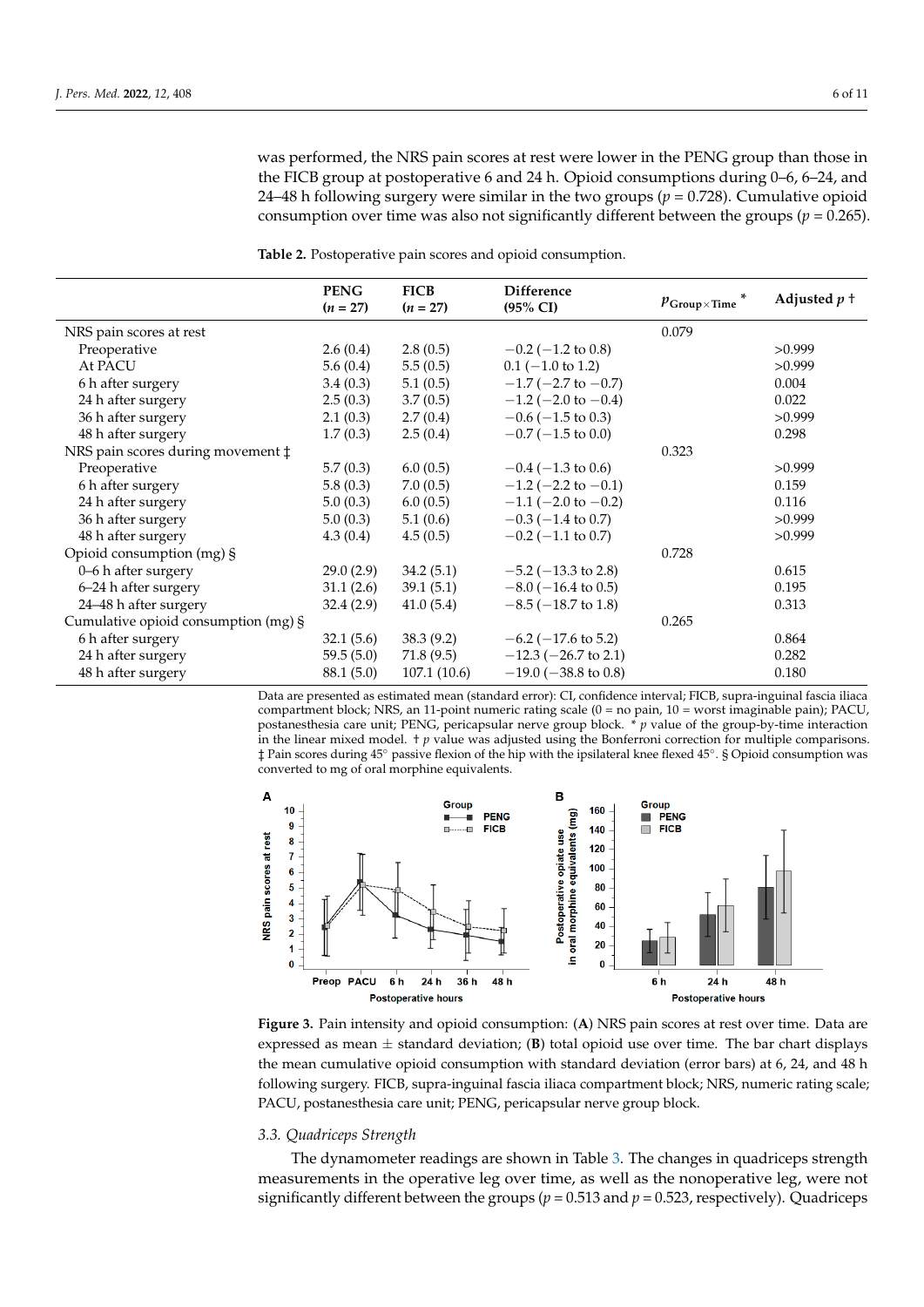**PENG**  $(n = 27)$ **FICB**  $(n = 27)$ **Difference** *p*Group×Time<sup>\*</sup> Adjusted *p* †  $p$ <sup>1</sup> Operative leg (kgf) 0.513 Preoperative  $10.6 \,(0.7)$   $11.3 \,(1.4)$   $-0.7 \,(-2.9 \text{ to } 1.4)$  >0.999 6 h after surgery 5.7 (1.0) 4.9 (1.3) 0.9 (−1.8 to 3.5) >0.999 24 h after surgery 7.0 (0.7)  $7.3(1.3)$   $-0.2(-2.1 \text{ to } 1.6)$   $>0.999$ 36 h after surgery 7.7 (0.8) 7.1 (1.2) 0.6 (−1.4 to 2.6) >0.999 Nonoperative leg (kgf) 0.523 Preoperative 12.2 (1.0)  $12.9 (1.6)$   $-0.8 (-2.9 \text{ to } 1.4)$  >0.999 6 h after surgery 9.9 (1.1) 11.8 (1.5) −2.0 (−4.8 to 0.9) 0.709 24 h after surgery 10.5 (1.2) 12.1 (1.6) −1.5 (−4.2 to 1.1) >0.999 36 h after surgery 10.7 (1.1) 12.0 (1.6) −1.4 (−4.1 to 1.3) >0.999

<span id="page-6-0"></span>**Table 3.** Quadriceps muscle strength measurements.

strength measurements in the operated leg decreased from preoperative values in both the PENG and FICB groups at each time point.

Data are presented as estimated mean (standard error): FICB, supra-inguinal fascia iliaca compartment block; kgf, kilogram-force unit; PENG, pericapsular nerve group block. \* *p* value of the group-by-time interaction in the linear mixed model. † *p* value was adjusted using the Bonferroni correction for multiple comparisons.

#### *3.4. Intraoperative Anesthesia-Relevant Data and Postoperative Hospital Course*

Table [4](#page-6-1) summarizes intraoperative anesthesia-relevant data (total fentanyl and remifentanil dose, blood loss, and anesthesia time) and postoperative hospital course facts (nausea, and urinary retention, time to ambulation, length of hospital stay, and patient satisfaction). There were no block-related complications, such as local anesthetic toxicity, bleeding, or infection.

<span id="page-6-1"></span>**Table 4.** Intraoperative and postoperative data.

|                                         | <b>PENG</b><br>$(n = 27)$ | <b>FICB</b><br>$(n = 27)$ | p     |
|-----------------------------------------|---------------------------|---------------------------|-------|
| Intraoperative                          |                           |                           |       |
| Total dose of fentanyl $(\mu g/kg)$     | $0.8 \pm 0.1$             | $0.7 \pm 0.2$             | 0.857 |
| Total dose of remifentanil $(\mu g/kg)$ | $5.4(4.4-6.3)$            | $5.2(4.4 - 7.0)$          | 0.580 |
| Blood loss (mL)                         | 100.0 (100.0-200.0)       | 100.0 (100.0-200.0)       | 0.858 |
| Anesthesia time (min)                   | 105.0 (90.0–130.0)        | 110.0 (97.5-125.0)        | 0.340 |
| Postoperative                           |                           |                           |       |
| PACU stay (min)                         | $40.0(30.0-48.0)$         | $44.0(31.5 - 52.0)$       | 0.625 |
| Nausea                                  | 7(25.9)                   | 5(18.5)                   | 0.743 |
| Urinary retention                       | 2(7.4)                    | 1(3.7)                    | 0.999 |
| Time to ambulation (h)                  | $21.1(17.8-24.1)$         | $23.5(20.2 - 29.0)$       | 0.085 |
| Length of hospital stay (day)           | $4.0(4.0-4.0)$            | $4.0(4.0-4.0)$            | 0.475 |
| Patient satisfaction score              | $8.0(6.0 - 8.0)$          | $7.0(5.0-8.0)$            | 0.509 |

Data are presented as mean  $\pm$  standard deviation, median (interquartile range), or number of patients (%): FICB, supra-inguinal fascia iliaca compartment block; PACU, postanesthesia care unit; PENG, pericapsular nerve group block.

#### **4. Discussion**

In this randomized study, we did not find any significant differences in postoperative pain scores and opioid consumption up to postoperative 48 h between patients undergoing THA who received the PENG block and the supra-inguinal FICB. Moreover, we found that quadriceps strength in the operative leg decreased in both the PENG and FICB groups, and there were no significant differences between the groups.

The PENG block was introduced to alleviate pain by blocking only the articular branches innervating the anterior hip capsule, not the three main nerves of the lumbar plexus themselves, which results in sparing the motor function [\[11\]](#page-9-8). Lin et al. reported that patients undergoing hip fracture surgery who received PENG block experienced less postoperative pain than those who received femoral nerve block [\[18\]](#page-10-2). In patients undergoing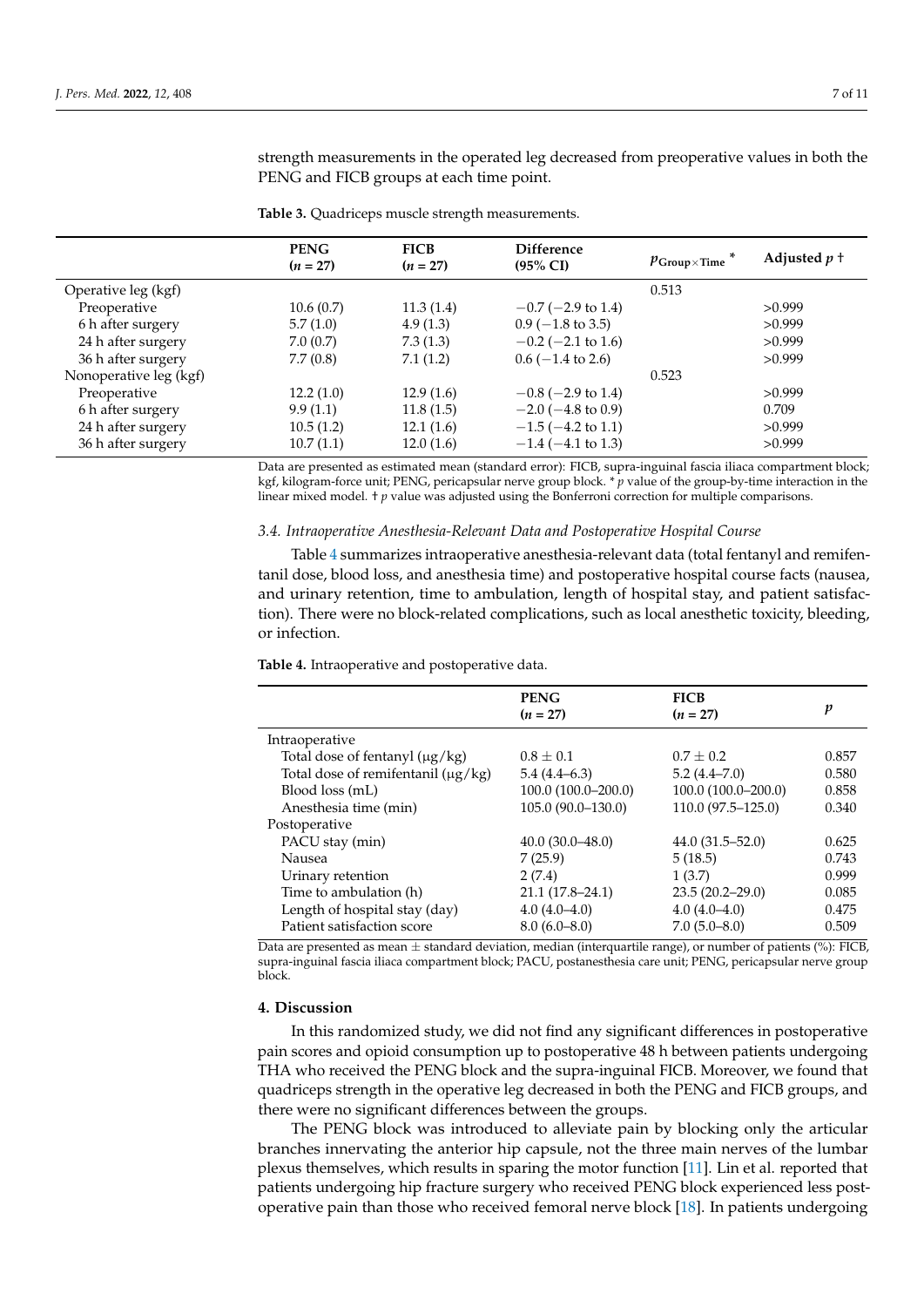THA, Pascarella et al. demonstrated that the PENG block reduced maximum pain scores and opioid consumption, compared with the no block group during postoperative 48 h [\[19\]](#page-10-3). However, Aliste et al. reported that between patients receiving the PENG block and those receiving the supra-inguinal FICB, no differences were found in static and dynamic pain scores during postoperative 48 h, as well as cumulative opioid consumption at 24 and 48 h after THA under spinal anesthesia [\[20\]](#page-10-4). Consistent with this previous report, the PENG block had comparable efficacy in terms of postoperative analgesia and opioid consumption when compared with the supra-inguinal FICB in patients undergoing THA under general anesthesia in this study.

According to a histologic study, the nociceptive fiber concentration is high in the anterior and superolateral regions of the hip joint capsule [\[21\]](#page-10-5). Therefore, regional analgesia techniques for hip surgery have mainly targeted the femoral and obturator nerve innervating the anterior hip capsule. A previous dye injection study suggested that 10 to 20 mL of injectate for the PENG block covered the articular branches of the obturator nerve [\[22\]](#page-10-6). However, these articular branches may not have been blocked sufficiently because they are close to the inferomedial acetabulum, away from the needlepoint. Likewise, although the supra-inguinal FICB spreads the injectate to the usual anatomical location of the obturator nerve [\[7\]](#page-9-4), it is not yet clear whether the clinical block of the obturator nerve is achieved by this technique. Therefore, the main mechanism underlying the analgesic effect of the PENG block and the supra-inguinal FICB seems to be the blockage of the femoral nerve and its articular branches, which may explain why there were no differences in postoperative pain outcomes between patients who received the two blocks in this study. However, further anatomical and clinical studies are required on this issue.

Although there were no significant differences in the NRS pain scores through postoperative 48 h between the two groups when analyzed with a linear mixed model, the pain scores at 6 and 24 h following surgery were lower in the PENG group than those in the FICB group. Panzenbeck et al. demonstrated that pain at rest peaked up to 2 h following THA in patients receiving general anesthesia, and pain on movement was higher at 2 and 4 h following surgery, compared with spinal anesthesia [\[23\]](#page-10-7). Therefore, our results warrant studies to determine an optimal single-shot nerve block that aims to provide effective analgesia for patients of THA under general anesthesia in the early postoperative period (e.g., within 6 h after surgery).

Contrary to prior studies, our study did not find a significant difference in the quadriceps strength between the two groups. Aliste et al. recently reported that PENG block resulted in a lower incidence of quadriceps motor block at 3 and 6 h following THA, compared with the supra-inguinal FICB [\[20\]](#page-10-4). However, the quadriceps strength was not quantitatively measured using a dynamometer. Although superficial or medial local anesthetic injection of the target anatomical location while performing the PENG block was considered to lead to unexpected motor blockade [\[24](#page-10-8)[,25\]](#page-10-9), there was no serious difficulty in needle placement using PENG block in this study. Aliste et al. performed supra-inguinal FICB with 40 mL levobupivacaine 0.25% [\[20\]](#page-10-4). The studies by Desmet et al. and Gasanova et al. reporting the higher incidence of quadriceps motor block following supra-inguinal FICB used 40 mL of ropivacaine 0.5% and 60 mL of ropivacaine 0.5% as the injectate, respectively [\[8](#page-9-5)[,15\]](#page-9-12). Although a direct comparison is impossible, our supra-inguinal FICB with 30 mL ropivacaine 0.2% possibly led to less quadriceps muscle weakness, which was speculated as one of the causes for the discrepancy between our study and that by Aliste et al. Moreover, motor function can be inhibited by postoperative pain and surgical factors, such as transient traction injury or tissue disruption. Therefore, pain and surgical insult as confounding factors could reduce the differences between the groups. Further, in-depth studies considering both pain and surgical factors are needed to determine the effect of PENG block on motor function and its recovery.

Recently presented recommendations for multimodal analgesia in THA included regional analgesic techniques such as single-shot FICB [\[26\]](#page-10-10). These regional techniques were recommended especially if patients had contraindications to basic analgesics or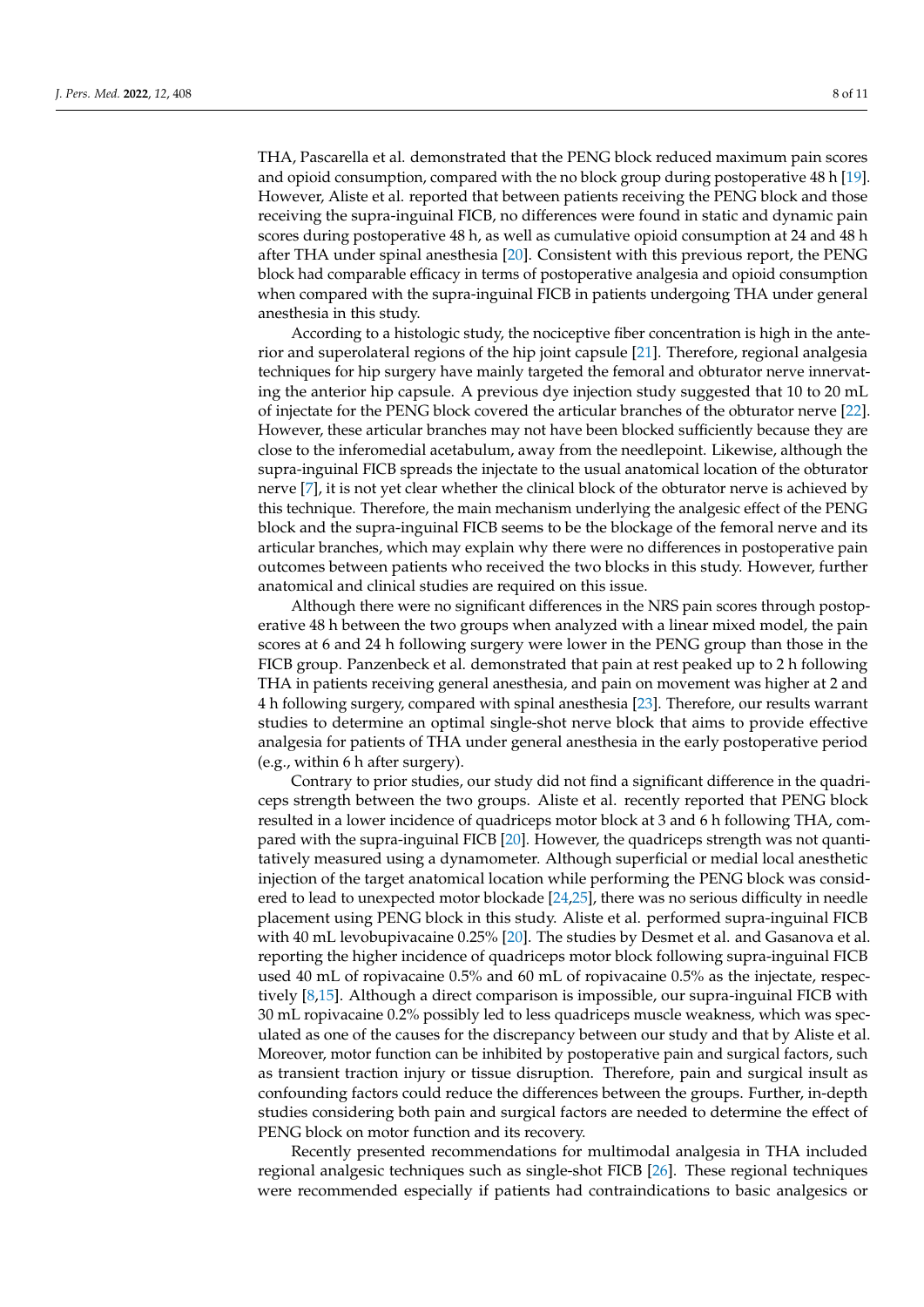in patients with high expected postoperative pain. However, more lines of evidence are needed regarding regional techniques that provide adequate analgesia with early postoperative mobility, optimal functional recovery, and decreased postoperative morbidity under multimodal analgesic regimen [\[27\]](#page-10-11). The results of our study could aid in establishing multimodal analgesic protocols for THA patients.

In this study, no patient suffered from postoperative infection. Using a practical and efficient low-level disinfection technique and sterile barrier, the block-related infection rate following ultrasound-guided single-injection peripheral nerve block is extremely low [\[28\]](#page-10-12). However, the risk of postoperative infection could be high after the PENG block because the injection site overlaps the surgical field. Surgeons may express concern when they notice that anterior retractors are positioned, and a total hip prosthesis is implanted in the area where the block has been performed. An alternative to the PENG block following THA is intraoperative local infiltration analgesia in the surgical field under sterile conditions. This has been reported to be simple and effective [\[29\]](#page-10-13), but further studies are needed to support its analgesic efficacy.

This study has certain limitations. First, one of the limitations of our study is the small study population. Although this study was a randomized study, there were differences in patient and operation characteristics between the two groups. This may have resulted due to the small number of patients. Therefore, serially measured outcomes were assessed using a linear mixed model adjusting for the variables of the patient and operation characteristics. However, further study with a large population is warranted. Second, the attending anesthesiologists were not blinded to the group assignment. However, the same and standardized general anesthetic protocol was implemented in all patients, and total intraoperative fentanyl and remifentanil doses were comparable between the two groups, respectively. Third, the difference in the volume and dose of the injectate between the two blocks could be a main confounding factor in our results. However, the goal of this study was to compare "PENG block" and "supra-inguinal FICB" rather than compare two different injection sites of local anesthetic. Fourth, a sensory assessment was not conducted. Since blocks were performed following anesthesia induction, the sensory exam could not be conducted preoperatively. The sensory block assessment may be difficult in the immediate postoperative period, owing to the confounding effects of postoperative pain and residual opioids, as well as the effects of general anesthesia. Moreover, previous studies showed that the success of FICB was not determined through the confirmation of the blockade of nerves of the lumbar plexus [\[4](#page-9-3)[,8](#page-9-5)[,15\]](#page-9-12), and the sensory exam of the articular branches of these nerves is impossible following PENG block. Both blocks, as field block and plane block, were identified as completed by confirming the proper needle position and subsequent appropriate spread of injectate on real-time ultrasound view. The importance of sensory assessment after PENG block is clinically identifying the unintended spread of local anesthetic. Further studies are warranted to define the success of PENG block and FICB and elucidate the optimal dose, volume, and concentration of local anesthetic.

#### **5. Conclusions**

In conclusion, in the patients undergoing THA under general anesthesia, although the pain scores at rest were lower in the PENG group than those in the FICB group at postoperative 6 and 24 h, respectively, there were no significant differences in the pain scores between the patients receiving the PENG block and the supra-inguinal FICB throughout 48 h postoperatively. No differences in the opioid consumption and the quadriceps strength were also detected between the PENG and FICB groups. Additional studies are required to clarify the benefits of postoperative clinical pathways afforded by these two blocks in THA patients.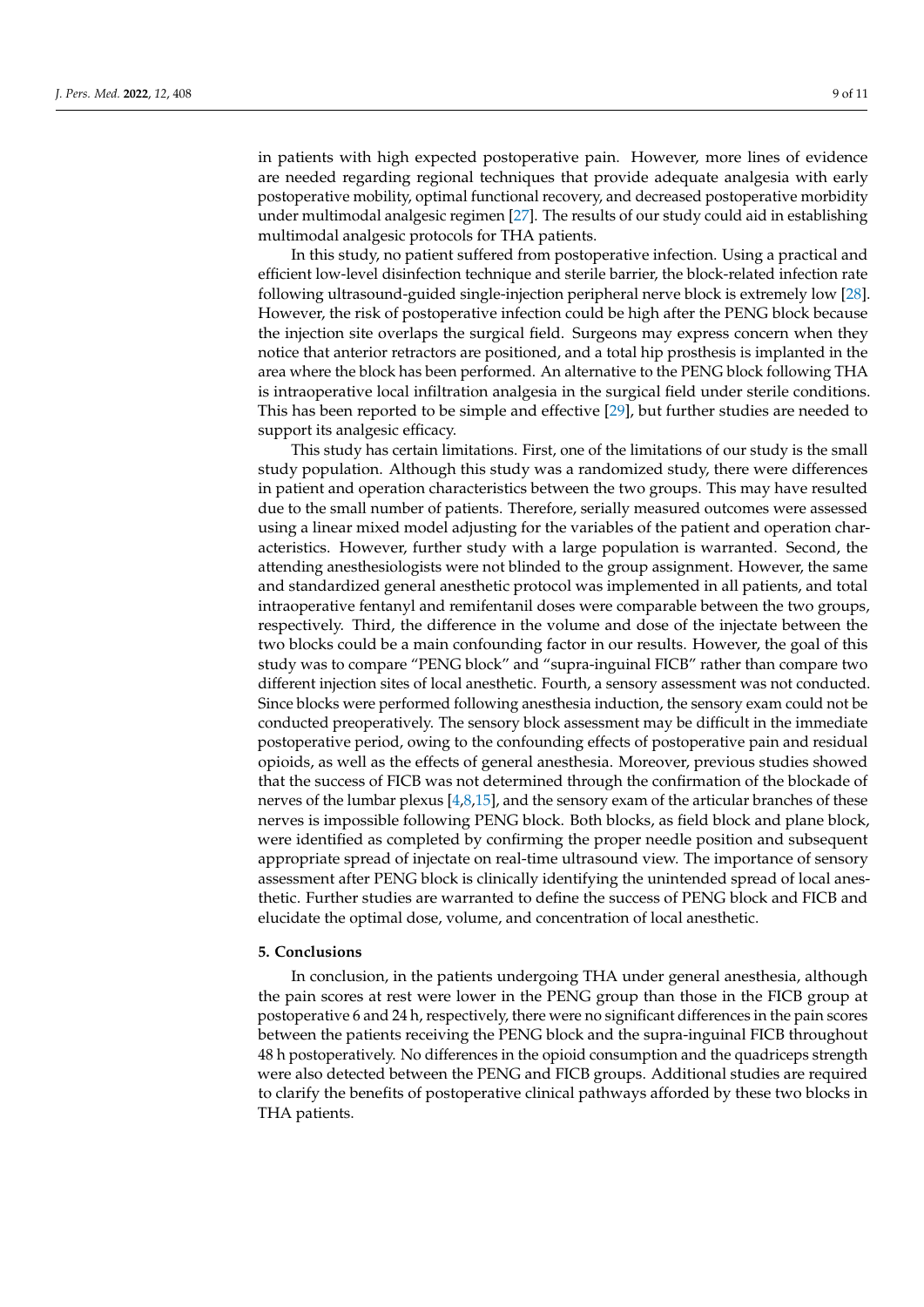**Author Contributions:** Conceptualization, Y.S.C., K.K.P. and D.-H.K.; data curation, K.K.P., B.L., W.S.N. and D.-H.K.; formal analysis, Y.S.C., B.L. and D.-H.K.; investigation, Y.S.C., K.K.P., B.L. and W.S.N.; methodology, Y.S.C., B.L. and D.-H.K.; supervision, D.-H.K.; writing—original draft preparation, Y.S.C., B.L., W.S.N. and D.-H.K.; writing—review and editing, D.-H.K. All authors have read and agreed to the published version of the manuscript.

**Funding:** This research received no external funding.

**Institutional Review Board Statement:** The study protocol was approved by the Institutional Review Board and Hospital Research Ethics Committee of Severance Hospital, Yonsei University Health System (#4-2020-0417) on 4 June 2020, and registered at ClinicalTrials.gov (NCT04426045) on 11 June 2020. This study was performed following the ethical standards of the current version.

**Informed Consent Statement:** Written informed consent was obtained from all the participants of the trial.

**Data Availability Statement:** The data presented in this study are available from the corresponding author upon reasonable request.

**Acknowledgments:** The authors would like to thank the Biostatistics Collaboration Unit in the Department of Biomedical Systems Informatics, Yonsei University College of Medicine, Seoul, Republic of Korea, for statistical help.

**Conflicts of Interest:** The authors declare no conflict of interest.

# **References**

- <span id="page-9-0"></span>1. Hojer Karlsen, A.P.; Geisler, A.; Petersen, P.L.; Mathiesen, O.; Dahl, J.B. Postoperative pain treatment after total hip arthroplasty: A systematic review. *Pain* **2015**, *156*, 8–30. [\[CrossRef\]](http://doi.org/10.1016/j.pain.0000000000000003)
- <span id="page-9-1"></span>2. Pepper, A.M.; Mercuri, J.J.; Behery, O.A.; Vigdorchik, J.M. Total Hip and Knee Arthroplasty Perioperative Pain Management: What Should Be in the Cocktail. *JBJS Rev.* **2018**, *6*, e5. [\[CrossRef\]](http://doi.org/10.2106/JBJS.RVW.18.00023) [\[PubMed\]](http://www.ncbi.nlm.nih.gov/pubmed/30562208)
- <span id="page-9-2"></span>3. Bugada, D.; Bellini, V.; Lorini, L.F.; Mariano, E.R. Update on Selective Regional Analgesia for Hip Surgery Patients. *Anesthesiol. Clin.* **2018**, *36*, 403–415. [\[CrossRef\]](http://doi.org/10.1016/j.anclin.2018.04.001) [\[PubMed\]](http://www.ncbi.nlm.nih.gov/pubmed/30092937)
- <span id="page-9-3"></span>4. Shariat, A.N.; Hadzic, A.; Xu, D.; Shastri, U.; Kwofie, K.; Gandhi, K.; McCally, C.M.; Gratenstein, K.; Vandepitte, C.; Gadsden, J.; et al. Fascia lliaca block for analgesia after hip arthroplasty: A randomized double-blind, placebo-controlled trial. *Reg. Anesth. Pain Med.* **2013**, *38*, 201–205. [\[CrossRef\]](http://doi.org/10.1097/AAP.0b013e31828a3c7c) [\[PubMed\]](http://www.ncbi.nlm.nih.gov/pubmed/23558369)
- 5. Hebbard, P.; Ivanusic, J.; Sha, S. Ultrasound-guided supra-inguinal fascia iliaca block: A cadaveric evaluation of a novel approach. *Anaesthesia* **2011**, *66*, 300–305. [\[CrossRef\]](http://doi.org/10.1111/j.1365-2044.2011.06628.x)
- 6. Vermeylen, K.; Soetens, F.; Leunen, I.; Hadzic, A.; Van Boxtael, S.; Pomés, J.; Prats Galino, A.; Van de Velde, M.; Neyrinck, A.; Sala Blanch, X. The effect of the volume of supra-inguinal injected solution on the spread of the injectate under the fascia iliaca: A preliminary study. *J. Anesth.* **2018**, *32*, 908–913. [\[CrossRef\]](http://doi.org/10.1007/s00540-018-2558-9) [\[PubMed\]](http://www.ncbi.nlm.nih.gov/pubmed/30250982)
- <span id="page-9-4"></span>7. Vermeylen, K.; Desmet, M.; Leunen, I.; Soetens, F.; Neyrinck, A.; Carens, D.; Caerts, B.; Seynaeve, P.; Hadzic, A.; Van de Velde, M. Supra-inguinal injection for fascia iliaca compartment block results in more consistent spread towards the lumbar plexus than an infra-inguinal injection: A volunteer study. *Reg. Anesth. Pain Med.* **2019**, *44*, 483–491. [\[CrossRef\]](http://doi.org/10.1136/rapm-2018-100092)
- <span id="page-9-5"></span>8. Desmet, M.; Vermeylen, K.; Van Herreweghe, I.; Carlier, L.; Soetens, F.; Lambrecht, S.; Croes, K.; Pottel, H.; Van de Velde, M. A Longitudinal Supra-Inguinal Fascia Iliaca Compartment Block Reduces Morphine Consumption After Total Hip Arthroplasty. *Reg. Anesth. Pain Med.* **2017**, *42*, 327–333. [\[CrossRef\]](http://doi.org/10.1097/AAP.0000000000000543)
- <span id="page-9-6"></span>9. Birnbaum, K.; Prescher, A.; Hessler, S.; Heller, K.D. The sensory innervation of the hip joint–an anatomical study. Surgical and radiologic anatomy. *SRA* **1997**, *19*, 371–375. [\[CrossRef\]](http://doi.org/10.1007/BF01628504)
- <span id="page-9-7"></span>10. Short, A.J.; Barnett, J.J.G.; Gofeld, M.; Baig, E.; Lam, K.; Agur, A.M.R.; Peng, P.W.H. Anatomic Study of Innervation of the Anterior Hip Capsule: Implication for Image-Guided Intervention. *Reg. Anesth. Pain Med.* **2018**, *43*, 186–192. [\[CrossRef\]](http://doi.org/10.1097/AAP.0000000000000701)
- <span id="page-9-8"></span>11. Girón Arango, L.; Peng, P.W.H.; Chin, K.J.; Brull, R.; Perlas, A. Pericapsular Nerve Group (PENG) Block for Hip Fracture. *Reg. Anesth. Pain Med.* **2018**, *43*, 859–863. [\[CrossRef\]](http://doi.org/10.1097/AAP.0000000000000847) [\[PubMed\]](http://www.ncbi.nlm.nih.gov/pubmed/30063657)
- <span id="page-9-9"></span>12. Shin, S.; Min, K.T.; Shin, Y.S.; Joo, H.M.; Yoo, Y.C. Finding the 'ideal' regimen for fentanyl-based intravenous patient-controlled analgesia: How to give and what to mix? *Yonsei Med. J.* **2014**, *55*, 800–806. [\[CrossRef\]](http://doi.org/10.3349/ymj.2014.55.3.800) [\[PubMed\]](http://www.ncbi.nlm.nih.gov/pubmed/24719151)
- <span id="page-9-10"></span>13. Nielsen, S.; Degenhardt, L.; Hoban, B.; Gisev, N. A synthesis of oral morphine equivalents (OME) for opioid utilisation studies. *Pharmacoepidemiol. Drug Saf.* **2016**, *25*, 733–737. [\[CrossRef\]](http://doi.org/10.1002/pds.3945) [\[PubMed\]](http://www.ncbi.nlm.nih.gov/pubmed/26693665)
- <span id="page-9-11"></span>14. Maffiuletti, N.A. Assessment of hip and knee muscle function in orthopaedic practice and research. *J. Bone Jt. Surg. Am. Vol.* **2010**, *92*, 220–229. [\[CrossRef\]](http://doi.org/10.2106/JBJS.I.00305) [\[PubMed\]](http://www.ncbi.nlm.nih.gov/pubmed/20048117)
- <span id="page-9-12"></span>15. Gasanova, I.; Alexander, J.C.; Estrera, K.; Wells, J.; Sunna, M.; Minhajuddin, A.; Joshi, G.P. Ultrasound-guided suprainguinal fascia iliaca compartment block versus periarticular infiltration for pain management after total hip arthroplasty: A randomized controlled trial. *Reg. Anesth. Pain Med.* **2019**, *44*, 206–211. [\[CrossRef\]](http://doi.org/10.1136/rapm-2018-000016)